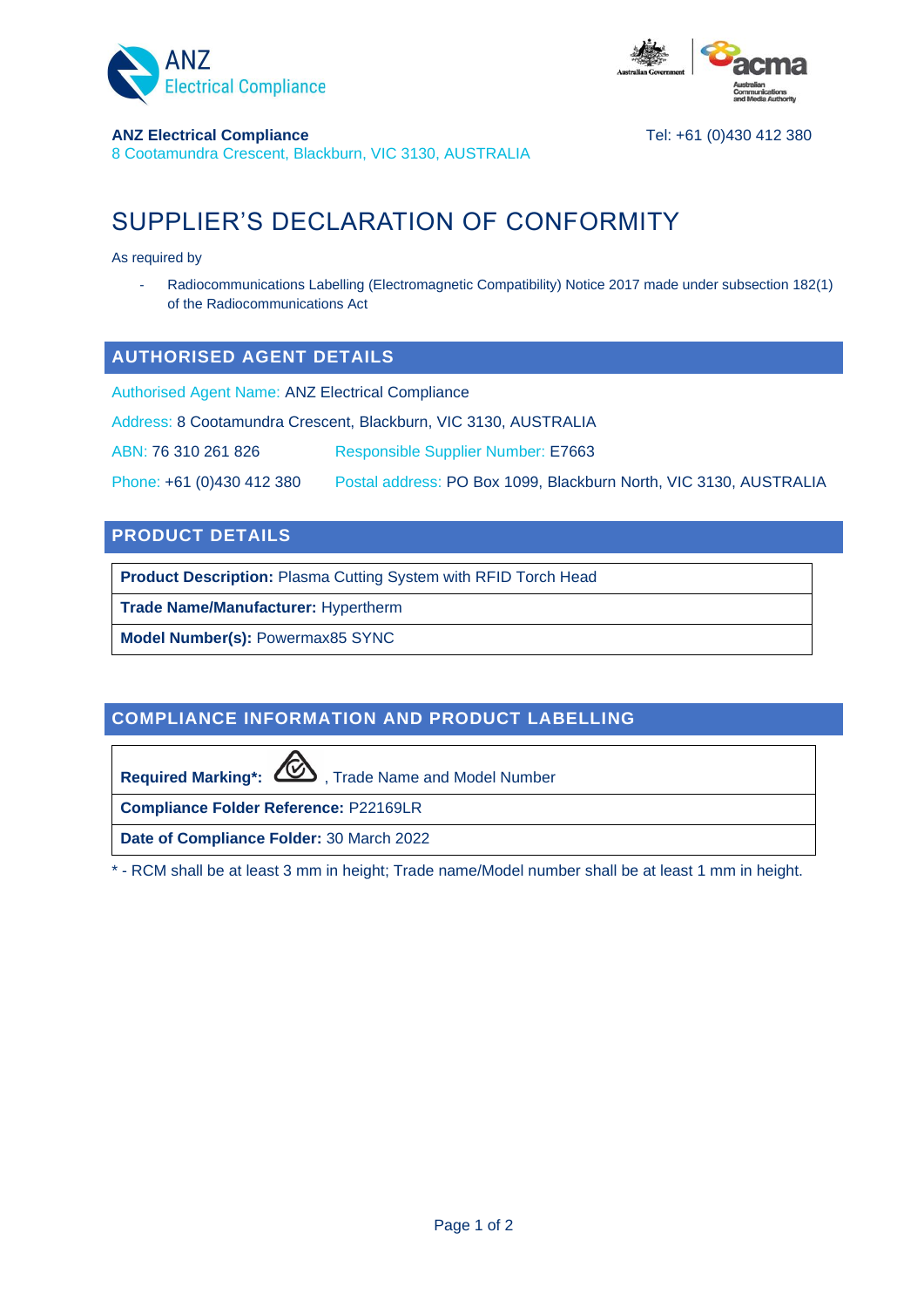



#### **ANZ Electrical Compliance** Tel: +61 (0)430 412 380

8 Cootamundra Crescent, Blackburn, VIC 3130, AUSTRALIA

### **COMPLIANCE – APPLICABLE STANDARDS AND OTHER SUPPORTING DOCUMENTS**

Having had regard to these documents, I am satisfied the above mentioned product complies with the requirements of the relevant ACMA Standards made under the Radiocommunications Act 1992.

The table below lists the details of the documents the above statement was made.

| Compliance<br>Level | Standard(s)                                                                                     | Report number | Accreditation<br>(if required) |
|---------------------|-------------------------------------------------------------------------------------------------|---------------|--------------------------------|
| 3 (High<br>Risk)    | Radiocommunications (Electromagnetic<br>Compatibility) Standard 2017<br>(IEC 60974-10:2014 +A1) | R-6404N-2     | <b>ANAB</b>                    |

### **DECLARATION**

I hereby declare that:

1. I am authorised to make this declaration on behalf of the Company mentioned above,

2. the contents of this form are true and correct,

3. the product mentioned above complies with the applicable above mentioned standards and all products supplied under this declaration will be identical to the product identified above, and

4. I understand under section 137.1 of the Criminal Code Act 1995, it is an offence to knowingly provide false or misleading information to a Commonwealth entity.

Joshua HUANG On 30 March 2022 Compliance Specialist ANZ Electrical Compliance